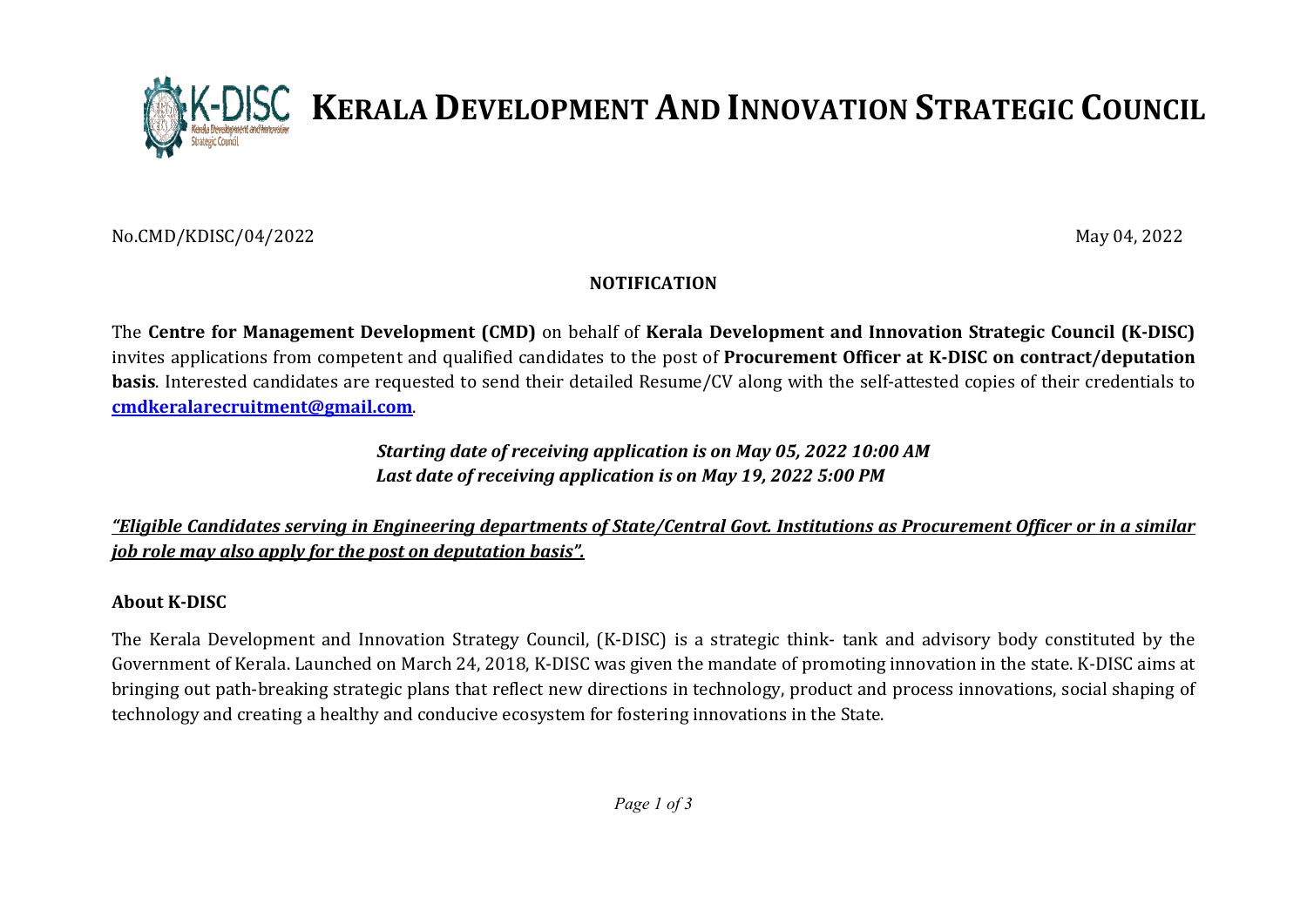# DETAILS OF POSTS

| SI. | Post               | Qualification                                                                      | <b>Experience</b>                        | Max. Age    | <b>Monthly</b>           |
|-----|--------------------|------------------------------------------------------------------------------------|------------------------------------------|-------------|--------------------------|
| No. |                    |                                                                                    |                                          | Limit as on | <b>Consolidated Pay*</b> |
|     |                    |                                                                                    |                                          | 01/04/202   |                          |
|     |                    |                                                                                    |                                          |             |                          |
| 1.  | <b>Procurement</b> | • Any Professional                                                                 | Minimum 15 years' in                     | 50 years    | $Rs. 60,000 - 80,000$    |
|     | <b>Officer</b>     | graduation or Post                                                                 | procurement functions of                 |             |                          |
|     | $(Vacancy - 01)$   | Graduation in                                                                      | which 5 years should be in               |             |                          |
|     |                    | Management.                                                                        | public sector organizations.             |             |                          |
|     |                    | • Preference shall be given<br>to candidates with<br>Graduation in<br>Engineering. | <b>Desirable</b>                         |             |                          |
|     |                    |                                                                                    | Actual experience in having<br>$\bullet$ |             |                          |
|     |                    |                                                                                    | worked with procurement                  |             |                          |
|     |                    |                                                                                    | portals in public sector.                |             |                          |
|     |                    |                                                                                    | • Proven experience in having            |             |                          |
|     |                    |                                                                                    | created RFP bid documents                |             |                          |
|     |                    |                                                                                    | certified by reporting                   |             |                          |
|     |                    |                                                                                    | officers in public sectors.              |             |                          |

The details regarding the qualification, experience, remuneration, etc., are given in the table below.

#### Note:

- Candidates applying on Deputation basis must upload the NOC obtained from the concerned institution.
- Applicants should include their photograph in the CV. While sending the email candidates are requested to put the subject matter as
	- Application for the post of Procurement Officer– K-DISC.
- Admittance to various stages of the recruitment will be provisional only and will not confer any claim unless various other conditions of selection process are satisfied. Detailed scrutiny of the credentials will be done before interview/appointment. Any